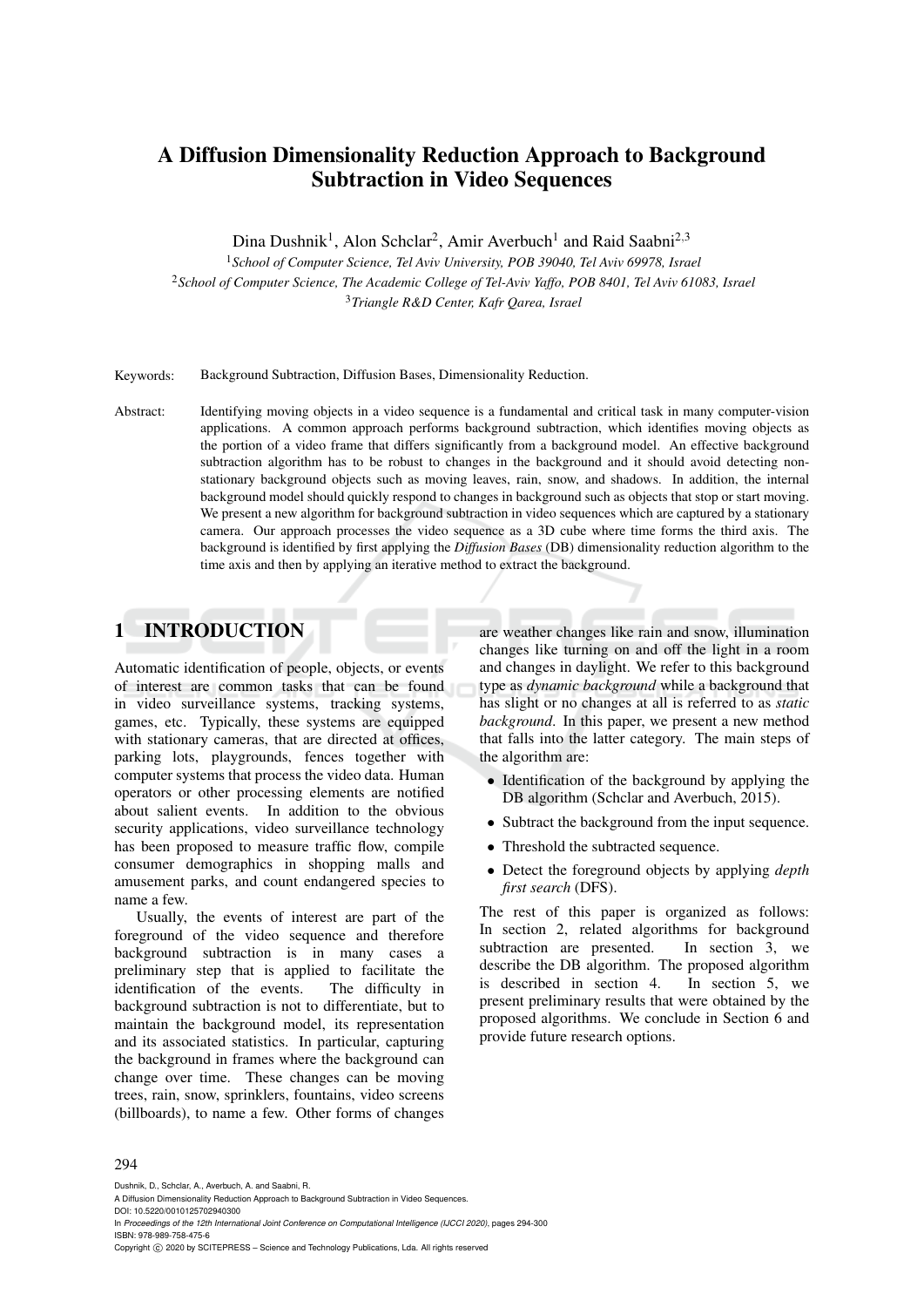# 2 RELATED WORK

Background subtraction is a widely used approach for detection of moving objects in video sequences. This approach detects moving objects by differentiating between the current frame and a reference frame, often called the background frame, or background model. The background frame should not contain moving objects. In addition, it must be regularly updated in order to adapt to varying conditions such as illumination and geometry changes. This section provides a review of some state-of-the-art background subtraction techniques. These techniques range from simple approaches, aiming to maximize speed and minimizing the memory requirements, to more sophisticated approaches, aiming to achieve the highest possible accuracy under any possible circumstances. The goal of these approaches is to run in real-time. We focus on methods that share the resemble the proposed algorithm in space and time complexity, however, additional references can be found in (Collins et al., 2000; Piccardi, 2004; Macivor, 2000; Bouwmans, 2014; Bouwmans et al., 2017).

Lo and Velastin (Lo and Velastin, 2001) proposed to use the median value of the last  $n$  frames as the background model. This provides an as the background model. adequate background model even if the *n* frames are subsampled with respect to the original frame rate by a factor of ten (Cucchiara et al., 2003). The median filter is computed on a special set of values that contains the last *n* subsampled frames and the last computed median value. This combination increases the stability of the background model.

In (Wren et al., 1997) an individual background model is constructed at each pixel location  $(i, j)$  by fitting a Gaussian probability density function (pdf) to the last *n* pixels. These models are updated via running average given each new frame that arrives. This method has a very low memory requirement.

In order to cope with rapid changes in the background, a multi-valued background model was suggested in (Stauffer and Grimson, 1999). In this model, the probability of observing a certain pixel *x* at time *t* is represented by a mixture of *k* Gaussians distributions. Each of the *k* Gaussian distributions describe only one of the observable background or foreground objects.

A Kernel Density Estimation (KDE) of the buffer of the last *n* background values is used in (Elgammal et al., 2000). The KDE guarantees a smooth, continuous version of the histogram of the most recent values that are classified as background values. This histogram is used to approximate the background pdf.

Mean-shift vector techniques have proved to be an effective tool for solving a variety of pattern recognition problems e.g. tracking and segmentation ((Comaniciu, 2003)). One of the main advantages of these techniques is their ability to directly detect the main modes of the pdf while making very few assumptions. Unfortunately, the computational cost of this approach is very high. As such, it cannot be applied in a straightforward manner to model background pdfs at the pixel level, however, in (Piccardi and Jan, 2004; Han et al., 2004) this is mitigated by using optimization.

Seki et al. (Seki et al., 2003) use spatial cooccurrences of image variations. They assume that neighboring blocks of pixels that belong to the background should have similar variations over time. This method divides each frame to distinct blocks of  $N \times N$  pixels where each block is regarded as an  $N^2$ -component vector. This trades-off resolution with high speed and better stability. During the learning phase, a certain number of samples is acquired at a set of points, for each block. The temporal average is computed and the differences between the samples and the average, called the *image variations*, are calculated. Then the  $N^2 \times N^2$  covariance matrix is computed with respect to the average. An eigenvector transformation is applied to reduce the dimensions of the image variations.

This approach is based on an eigen decomposition of the whole image (Oliver et al., 2000). During a learning phase, samples of *n* images are acquired. The average image is then computed and subtracted from all the images. The covariance matrix is computed and the best eigenvectors are stored in an eigenvector matrix. For each frame *I*, a classification phase is executed: *I* is projected onto the eigenspace and then projected back onto the image space. The output is the background frame, which does not contain any small moving objects. A threshold is applied to the difference between *I* and the background frame.

## 3 THE DB ALGORITHM

Dimensionality reduction techniques represent highdimensional datasets using a small number features while preserving the information that is conveyed by the original data. This information is mostly inherent in the geometrical structure of the dataset. Therefore, most dimensionality reduction methods embed the original dataset in a low dimensional space with minimal distortion to the original structure. Classic dimensionality reduction techniques such as Principal Component Analysis (PCA) and Classical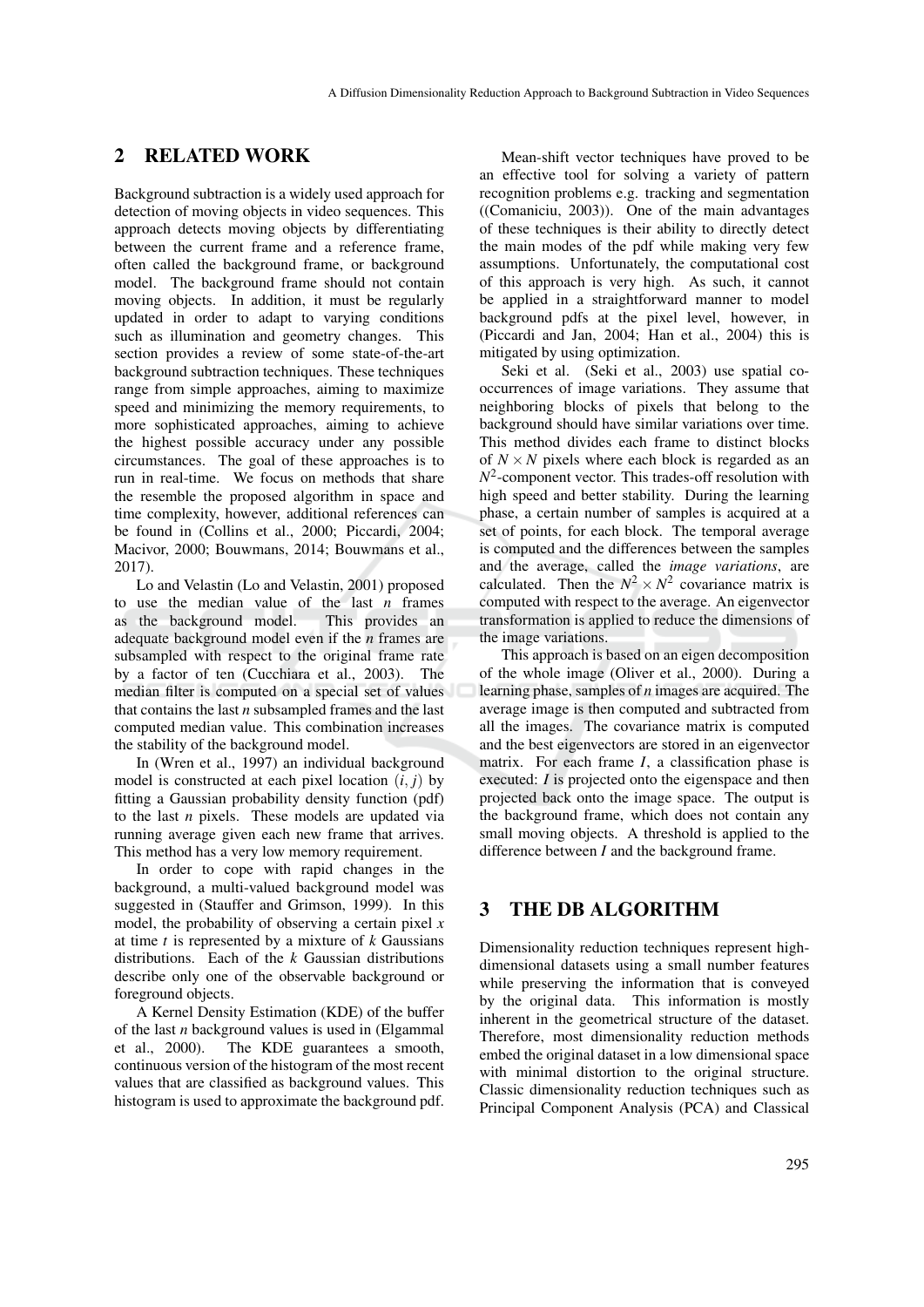Multidimensional Scaling (MDS) are simple to implement and can be efficiently computed. However, they guarantee to discover the true structure of a data set only when the data set lies on or near a linear manifold of the high-dimensional input space ((Mardia et al., 1979)). These methods are highly sensitive to noise and outliers since they take into account the distances between *all* pairs of points. Furthermore, PCA and MDS fail to detect non-linear structures.

A different and more effective dimensionality reduction approach considers for each point only the distances to its *closest* neighboring points in the data set. These so called *local methods* successfully embed the high dimensional data into an Euclidean space of substantially smaller dimension while preserving the geometry of the data set even when the data set lies in a non-linear manifold. The global geometry is preserved by maintaining the local neighborhood geometry of each point in the data set. Dimensionality reduction methods that employ this approach include Local Linear Embedding (LLE) (Roweis and Saul, 2000), ISOMAP (Tenenbaum et al., 2000), Laplacian Eigenmaps(Belkin and Niyogi, 2003) and Hessian Eigenmaps (Donoho and Grimes, 2003), to name a few. Another algorithm that falls into this category is *Diffusion Maps* (Coifman and Lafon, 2006; Schclar, 2008). Diffusion Maps preserves the random walk distance in the high dimensional space. This distance is more robust to noise since it averages all the paths between a pair of points.

The *Diffusion Bases* (Schclar and Averbuch, 2015) dimensionality algorithm is dual to the Diffusion Maps (Coifman and Lafon, 2006; Schclar, 2008) algorithm in the sense that it explores the non-linear variability among the *coordinates* of the original data. Both algorithms share a graph Laplacian construction, however, the Diffusion Bases algorithm uses the Laplacian eigenvectors as an orthonormal system on which it projects the original data. The Diffusion Bases algorithm has been successfully applied for the segmentation of hyperspectral images (Schclar and Averbuch, 2017b; Schclar and Averbuch, 2017a) as well as for the detection of anomalies and sub-pixel segments in hyper-spectral images (Schclar and Averbuch, 2019) and is described in the following.

Let  $\Omega = \{x_i\}_{i=1}^m$ ,  $x_i \in \mathbb{R}^n$ , be a data set and let  $x_i(j)$  denote the *j*<sup>th</sup> coordinate of  $x_i$ ,  $1 \le j \le n$ . We define the vector  $y_j = (x_1(j), \ldots, x_m(j))$  as the vector whose components are composed of the *j th* coordinate of all the points in Ω. The Diffusion Bases algorithm consists of the following steps:

- Construct the data set  $\Omega' = \{y_j\}_{j=1}^n$
- Build a non-directed graph *G* whose vertices correspond to  $\Omega'$  with a non-negative and fastdecaying weight function  $w_{\varepsilon}$  that corresponds to the *local* point-wise similarity between the points in  $\Omega'$ . By fast decay we mean that given a scale parameter  $\varepsilon > 0$  we have  $w_{\varepsilon}(y_i, y_j) \to 0$ when  $||y_i - y_j|| \gg \varepsilon$  and  $w_{\varepsilon}(y_i, y_j) \to 1$  when  $||y_i - y_j|| \ll \varepsilon$ . One of the common choices for *w*<sup>ε</sup> is

$$
w_{\varepsilon}(y_i, y_j) = \exp\left(-\frac{\|y_i - y_j\|^2}{\varepsilon}\right) \qquad (1)
$$

where ε defines a notion of neighborhood by defining a ε-neighborhood for every point *y<sup>i</sup>* .

- Construction of a random walk on the graph *G* via a Markov transition matrix *P*. *P* is the row-stochastic version of *w*<sup>ε</sup> which is derived by dividing each row of  $w_{\varepsilon}$  by its sum (*P* and the graph Laplacian *I* − *P* (see (Chung, 1997)) share the same eigenvectors).
- Perform an eigen decomposition of *P* to produce the left and the right eigenvectors of *P*:  ${\Psi_k}_{k=1,\dots,n}$  and  ${\{\xi_k\}}_{k=1,\dots,n}$ , respectively. Let  ${\lbrace \lambda_k \rbrace}_{k=1,\dots,n}$  be the eigenvalues of *P* where  $|\lambda_1| \ge$  $|\lambda_2| \geq ... \geq |\lambda_n|.$
- The right eigenvectors of *P* constitute an orthonormal basis  $\{\xi_k\}_{k=1,\dots,n}$ ,  $\xi_k \in \mathbb{R}^n$ . These eigenvectors capture the *non-linear* coordinatewise variability of the original data.
- Next, we use the spectral decay property of the spectral decomposition to extract only the first η eigenvectors  $H = {\{\xi_k\}}_{k=1,\dots,\eta}$ , which contain the *non-linear* directions with the highest variability of the coordinates of the original data set  $\Omega$ . A method for choosing η is described in (Schclar and Averbuch, 2015).
- We project the original data  $\Omega$  onto the basis *H*. Let  $\Omega_H$  be the set of these projections:  $\Omega_H = \{g_i\}_{i=1}^m$ ,  $g_i \in \mathbb{R}^{\mathsf{T}}$ , where  $g_i =$  $(x_i \cdot \xi_1, \ldots, x_i \cdot \xi_{\eta})$ ,  $i = 1, \ldots, m$  and · denotes the inner product operator.  $\Omega_H$  contains the coordinates of the original points in the orthonormal system whose axes are given by *H*. Alternatively,  $\Omega_H$  can be interpreted in the following way: the coordinates of  $g_i$  contain the correlation between  $x_i$  and the directions given by the vectors in *H*.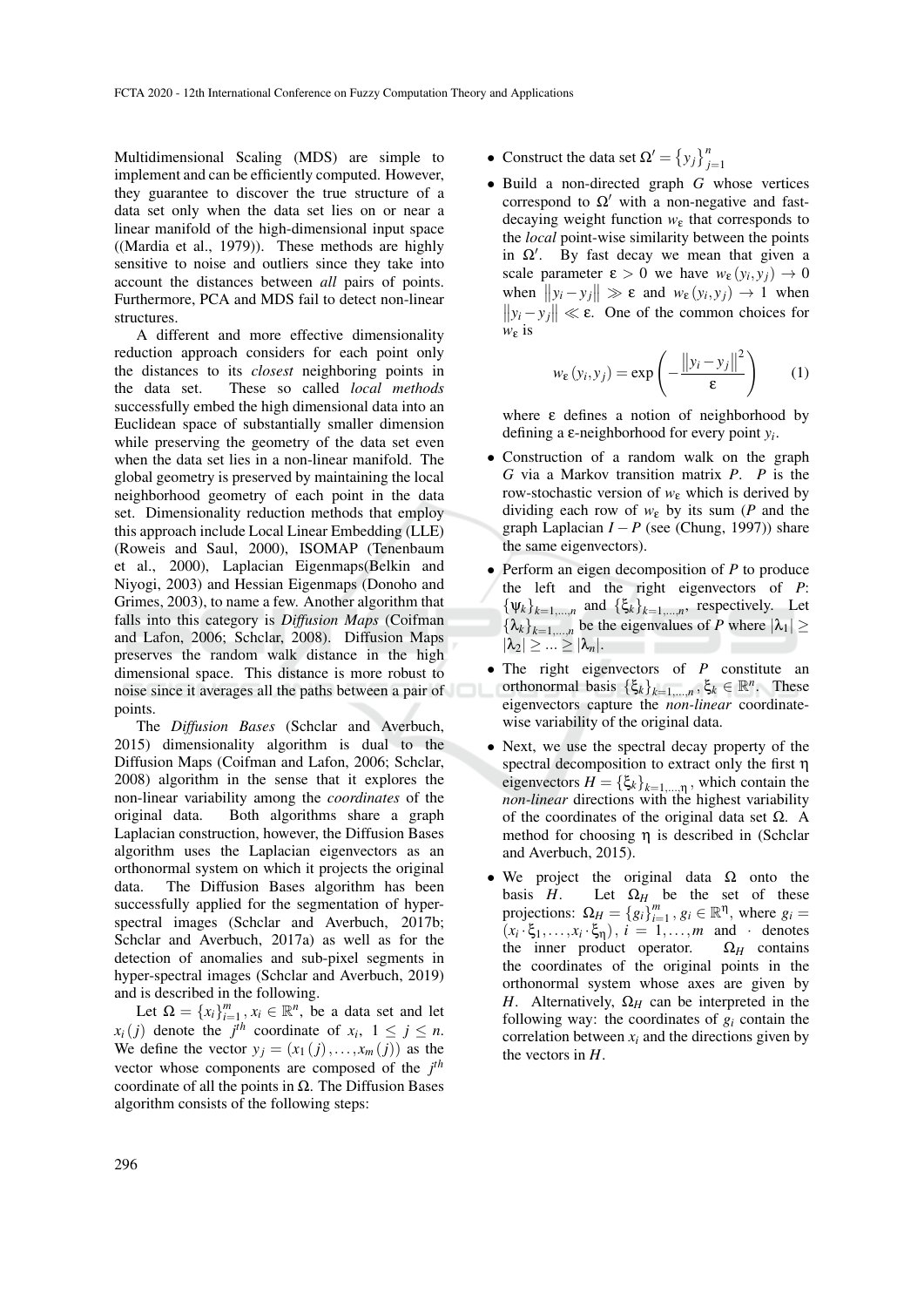# 4 THE STATIC BACKGROUND SUBTRACTION ALGORITHM USING DB (SBSDB)

The SBSDB algorithm (Schclar, 2009; Dushnik et al., 2013) identifies the static background, subtracts it from the video sequence and constructs a binary mask to describe the foreground and background. The input to the algorithm is a gray-level video sequence. The algorithm produces a binary mask for each video frame.

# 4.1 Off-line Algorithm for Capturing Static Background

In order to capture the static background of a scene, we reduce the dimensionality of the input sequence by applying the DB algorithm. The input to the algorithm consists of *n* frames that form a data cube. Formally, let  $D_n = \left\{ s^t_{i,j}, i,j=1,...,N, t=1,...,n \right\}$  be the input data cube of *n* frames each of size  $N \times$ *N* where  $s_{i,j}^t$  is the pixel at position  $(i, j)$  in the video frame at time *t*. We define the vector  $U_{i,j}$  =  $s_{i,j}^1, \ldots, s_{i,j}^n$  to be the values of the  $(i, j)^{th}$  coordinate at all the *n* frames in  $D_n$ . This vector is referred to as a *hyper-pixel*. Let  $\Omega_n = \big\{ U_{i,j} \big\}, i,j = 1,...,N$  be the set of all hyper-pixels. We define  $F_t = (s_{1,1}^t, ..., s_{N,N}^t)$  to be a 1-D vector representing the video frame at time *t*. We refer to  $F_t$  as a frame-vector. Let  $\Omega'_n = \{F_t\}_{t=1}^n$ be the set of all frame-vectors.

We apply the DB algorithm to  $\Omega_n$  to produce  $\Omega_H$ . The output is the projection of every hyperpixel on the diffusion basis which embeds the original data  $D_n$  into the reduced space of dimension η. The first vector of  $\Omega$ <sub>H</sub> represents the background of the input frames. Let  $bg_V = (x_1, \ldots, x_{N^2})$  be this vector. We reshape  $bg_V$  into the matrix  $bg_M = (x_{i,j})$ ,  $i, j =$ 1,...,*N*. Then, we normalize the values in  $bg<sub>M</sub>$  to be between 0 to 255. The normalized background is denoted by  $bg<sub>M</sub>$ .

# 4.2 On-line Algorithm for Capturing a Static Background

In order to make the algorithm suitable for online applications, the incoming video sequence is processed by using a *sliding window* of size *m*. Thus, the number of frames that are input to the algorithm is *m*. We denote by  $W_i = (s_i, ..., s_{i+m-1})$  the sliding window starting at frame *i*. We seek to minimize *m* in order to have low memory consumption and obtain a faster result from the algorithm while producing a good approximation of the background. We found empirically that the algorithm produces good results for values of *m* as low as  $m = 5,6$  and 7. The delay of 5 to 7 frames is negligible and renders the algorithm to be suitable for on-line applications.

Let  $S = (s_1, \ldots, s_m, s_{m+1}, \ldots, s_n)$  be the input video sequence. We apply the algorithm that is described in section 4.1 to every sliding window. The output is a sequence of background frames

$$
\widehat{BG} = \left( (\widehat{bg}_M)_1, \dots, (\widehat{bg}_M)_m, (\widehat{bg}_M)_{m+1}, \dots, (\widehat{bg}_M)_n \right) (2)
$$

where  $(bg_M)_i$  is the background that corresponds to frame  $s_i$ . The backgrounds of the last  $m-1$  frames  $-\left(\widehat{bg}_M\right)_{n-m+2}$  to  $(\widehat{bg}_M)_n$  - are equal to  $(\widehat{bg}_M)_{n-m+1}$ . Figure 1 describes how the sliding window is shifted.

The sliding window facilitates a faster execution time of the DB algorithm. Specifically, the weight function  $w_{\varepsilon}$  (Eq. 1) is not recalculated for all the frames in the sliding window. Instead, *w*<sup>ε</sup> is only updated according to the new frame that enters the sliding window and the one that exits the sliding window.

#### 4.3 The SBSDB Algorithm

The SBSDB on-line algorithm captures the background of each sliding window according to section 4.2. Then it subtracts the background from the input sequence and thresholds the output to get the background binary mask.

Let  $S = (s_1...s_n)$  be the input sequence. For each frame  $s_i \in S$ ,  $i = 1, ..., n$ , we do the following:

- Let  $W_i = (s_i, ..., s_{i+m-1})$  be the sliding window starting at frame  $s_i$ . The on-line algorithm for capturing the background (section 4.2) is applied to  $W_i$ . The output is the background frame  $(bg_M)_i$ .
- The SBSDB algorithm subtracts  $(\hat{b}g_M)$ *i* from the original input frame by  $\bar{s}_i = s_i - (bg_M)_i$ . Then, each pixel in  $\bar{s}_i$  that has a negative value is set to 0.
- A threshold is applied to  $\bar{s}_i$ . The calculation of the threshold is described in section 4.4. A binary mask is constructed in which 0 is assigned to the background pixels and 1 is assigned to the foreground pixels.

# 4.4 Threshold Computation for a Gray Scale Input

The threshold  $\tau$  is used to separate between background and foreground pixels. It is calculated in the last step of the SBSDB algorithm. Usually, the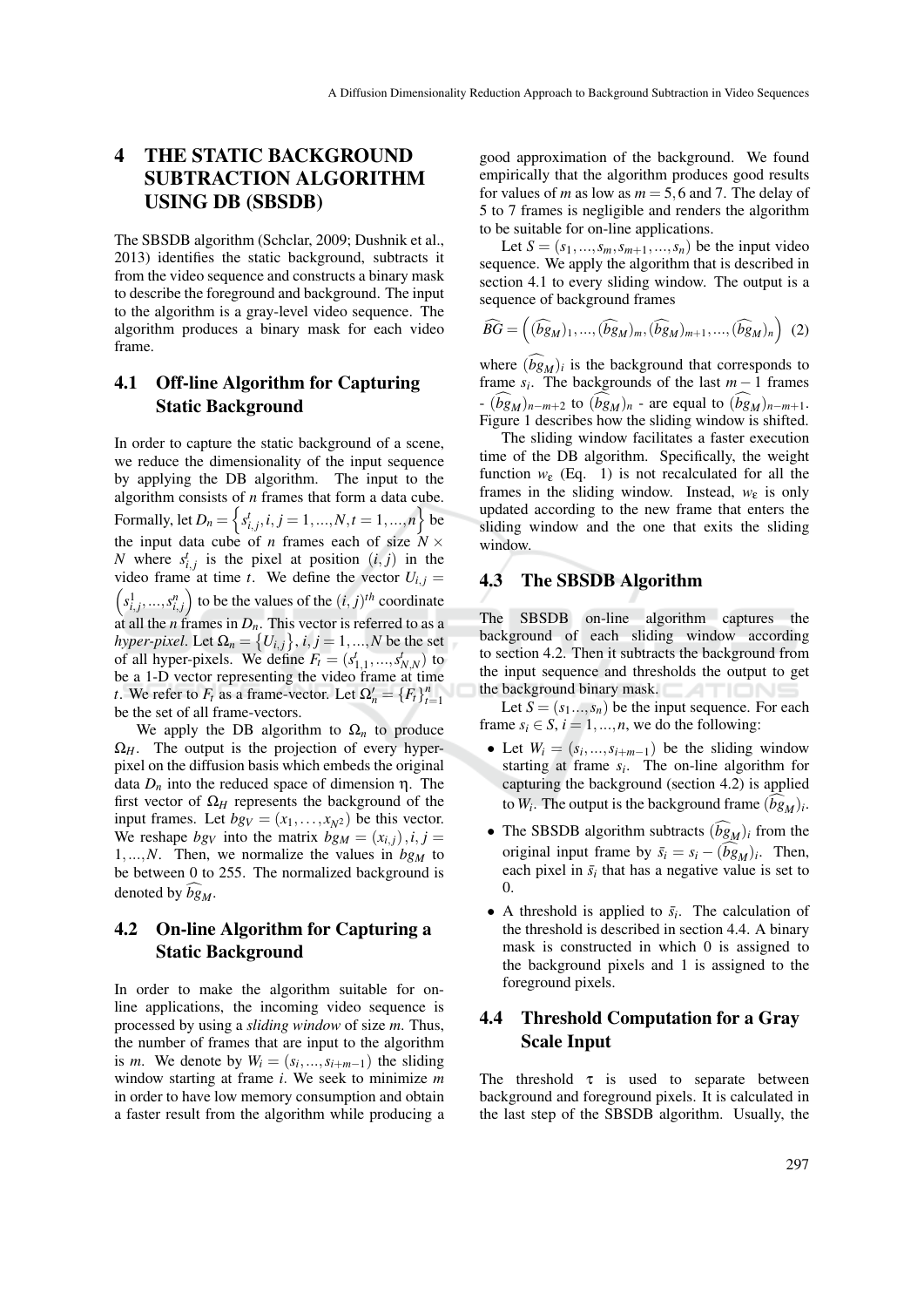

Figure 1: Illustration of how the sliding window is shifted.  $W_1 = (s_1, ..., s_m)$  is the sliding window for  $s_1$ .  $W_2 = (s_2, ..., s_{m+1})$ is the sliding window for *s*<sub>2</sub>, etc. The backgrounds of *s*<sup>*i*</sup> and *s*<sub>*i*+1</sub> are denoted by  $(\widehat{bg}_M)_i$  and  $(\widehat{bg}_M)_{i+1}$ ,  $i = 1,...,n-m+1$ , respectively.



Figure 2: An example how to find the threshold value  $\tau$  in a given histogram *h*.  $\tau$  is set to *x* since at *x* we have  $h'(x) < \mu$ .

histogram of a frame after subtraction will be high at small values and low at high values. The SBSDB algorithm smooths the histogram in order to compute the threshold value accurately.

Let *h* be the histogram of a frame and let  $\mu < 0$ be a given parameter which provides a threshold for the slope of  $h$ .  $\mu$  is chosen to be the magnitude of the slope where *h* becomes moderate. We scan *h* from its global maximum to the minimum. We set the threshold  $\tau$  to the smallest value *x* that satisfies  $h'(x)$  $\mu$  where  $h'(x)$  is the first derivative of *h* at point *x*, i.e. the slope of *h* at point *x*. The background/foreground classification of the pixels in the input frame  $\bar{s}_i$  is determined according to  $\tau$ . Specifically, a binary mask  $\widetilde{s_i}$  is constructed as follows:

$$
\tilde{s}_i(k,l) = \begin{cases}\n0 & if \ \bar{s}_i(k,l) < \tau \\
1 & otherwise\n\end{cases} \quad k,l = 1,...,N
$$

Fig. 2 illustrates how to find the threshold.

The SBSDB algorithm can be executed in parallel in a very simple manner. First, the data cube  $D_n = \{s_{i,j}^t, i, j = 1, ..., N, t = 1, ..., n\}$ is decomposed into  $c \times d$  overlapping data cubes  $\{\beta_{k,l}\}_{k=1,\dots,c,l=1,\dots d}$  where  $\beta_{k,l} = \begin{cases} s^t_{i,j}, \end{cases}$  $i = i_k, ..., (i_{k+1}-1), j = j_l, ..., (i_{l+1}-1), t = 1, ..., n$ . Next, the SBSDB algorithm is applied to each individual block. This step can run in *parallel*. The final result of the algorithm is constructed by placing each block at its original location in *Dn*. The result for pixels that lie in overlapping areas between adjacent blocks is obtained by applying a logical *OR* operation to the corresponding blocks results.

### 5 EXPERIMENTAL RESULTS

We apply the SBSDB algorithm to an AVI video sequence that consists of 190 gray scale frames of size  $256 \times 256$ . The video sequence was captured by a stationary camera and its frame rate is 15 fps. The video sequence shows moving cars over a static background. We apply the sequential version of the algorithm where the size of the sliding window is set to 5 and reduced the dimensionality to 1. We also apply the parallel version of the algorithm where the video sequence is divided to four blocks in a  $2 \times 2$  formation. The overlapping size between two (either horizontally or vertically) adjacent blocks is set to 20 pixels and the size of the sliding window is set to 10. The values of the parameters were found empirically. Let *s* be a test frame and let *W<sup>s</sup>* be the sliding window starting at *s*. In Fig. 3 we show the frames that *W<sup>s</sup>* contains. The output of the SBSDB algorithm for *s* is shown in Fig. 4. The background is subtracted accurately and the moving cars are clearly classified as the foreground. Moreover, the algorithm successfully detects small foreground objects such as the moving arms of the pedestrian that is walking on the left sidewalk.

# 6 CONCLUSION AND FUTURE WORK

We introduced in this work an algorithm for automatic background subtraction of video sequences with static background. The algorithm captures the background by reducing the dimensionality of the input via the Diffusion Bases algorithm. The SBSDB algorithm can be applied on-line. The algorithm accurately models the background of the input video sequences.

The performance of the proposed algorithm can be enhanced by improving the accuracy of the threshold values. Furthermore, it is necessary to develop a data-driven method for automatic computation of  $\mu$ , which is used in the threshold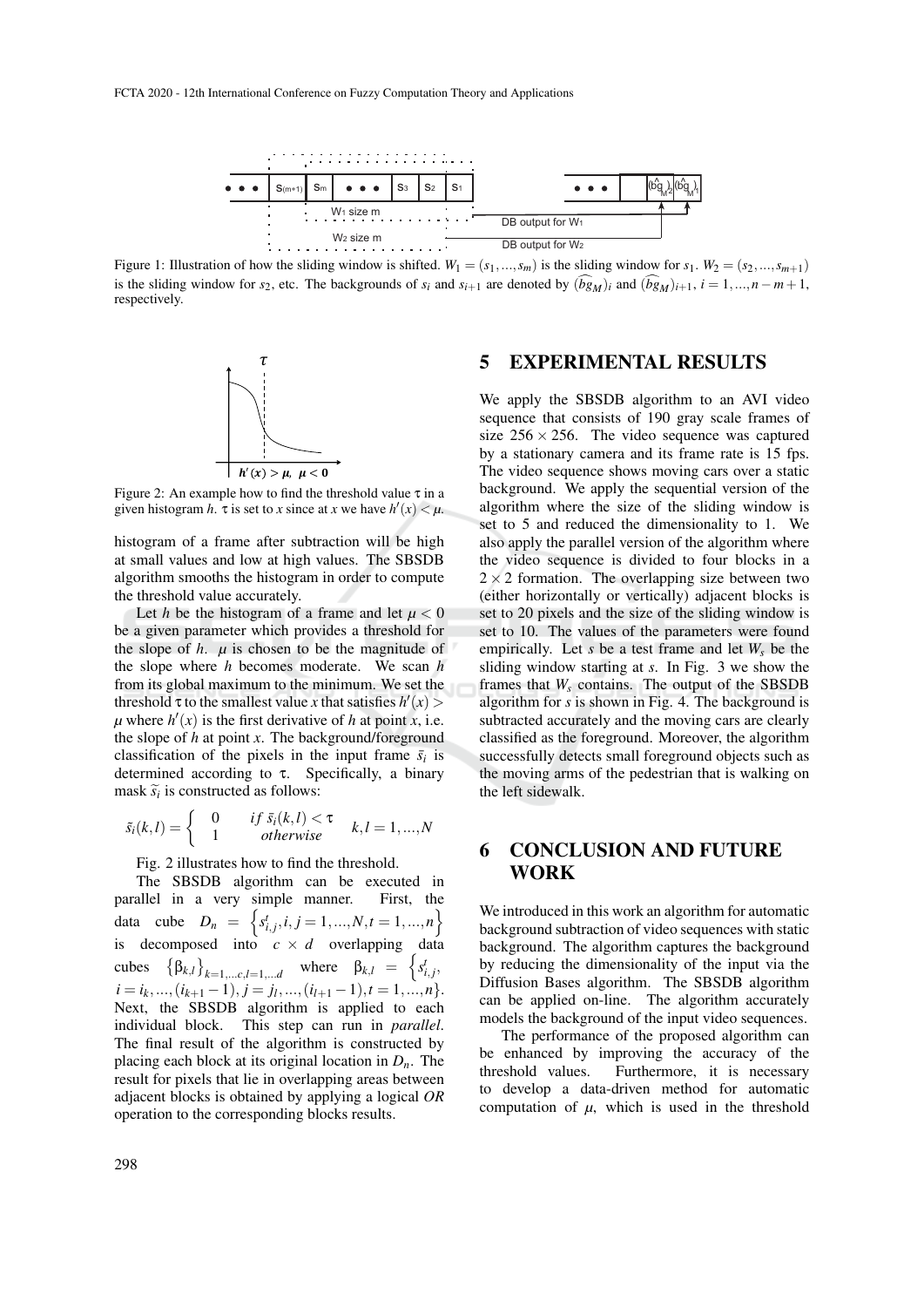

Figure 3: The frames that  $W_s$  contains. The test frame *s* is at the top-left corner. The frames are ordered from top-left to bottom-right.



Figure 4: Results of the SBSDB algorithm when allpied to the sliding window in Fig. 3. (a) The background for the test frame *s*. (b) The test frame *s* after the subtraction of the background. (c) The binary mask output of the sequential algorithm for the test frame *s*. (d) The binary mask output for the test frame *s* from the parallel version of the algorithm.

computation (sections 4.4). Additionally, the proposed algorithms can be useful to achieve lowbit rate video compression for transmission of rich multimedia content. The captured background can be transmitted once followed by the detected segmented objects. Furthermore, the authors are in the final stages of extending the proposed algorithm to handle video sequences that contain non-static background. Lastly, another extension that is currently being developed to handle video sequences that are captured by non-stationary cameras. This application is becoming more and more important given the increasing utilization of drones.

# **REFERENCES**

- Belkin, M. and Niyogi, P. (2003). Laplacian eigenmaps for dimensionality reduction and data representation. *Neural Computation*, 15(6):1373–1396.
- Bouwmans, T. (2014). Traditional and recent approaches in background modeling for foreground detection: An overview. *Computer Science Review*, 11-12:31–66.
- Bouwmans, T., Maddalena, L., and Petrosino, A. (2017).

Scene background initialization: A taxonomy. *Pattern Recognition Letters*, 96:3–11. Scene Background Modeling and Initialization.

- Chung, F. R. K. (1997). *Spectral Graph Theory*. AMS Regional Conference Series in Mathematics, 92.
- Coifman, R. R. and Lafon, S. (2006). Diffusion maps. *Applied and Computational Harmonic Analysis*, 21:5–30.
- Collins, R., Lipton, A., and Kanade, T. (2000). Introduction to the special section on video surveillance. *IEEE Transactions on Pattern Analysis and Machine Intelligence*, 22(8):745–746.
- Comaniciu, D. (2003). An algorithm for data-driven bandwidth selection. *IEEE Transactions on Pattern Analysis and Machine Intelligence*, 25(2):281–288.
- Cucchiara, R., Grana, C., Piccardi, M., and Prati, A. (2003). Detecting moving objects, ghosts, and shadows in video streams. *IEEE Transactions on Pattern Analysis and Machine Intelligence*, 25(10):1337–1442.
- Donoho, D. L. and Grimes, C. (2003). Hessian eigenmaps: new locally linear embedding techniques for highdimensional data. In *Proceedings of the National Academy of Sciences*, volume 100, pages 5591–5596.
- Dushnik, D., Schclar, A., and Averbuch, A. (2013). Video segmentation via diffusion bases. *CoRR*, http://arxiv.org/abs/1305.0218.